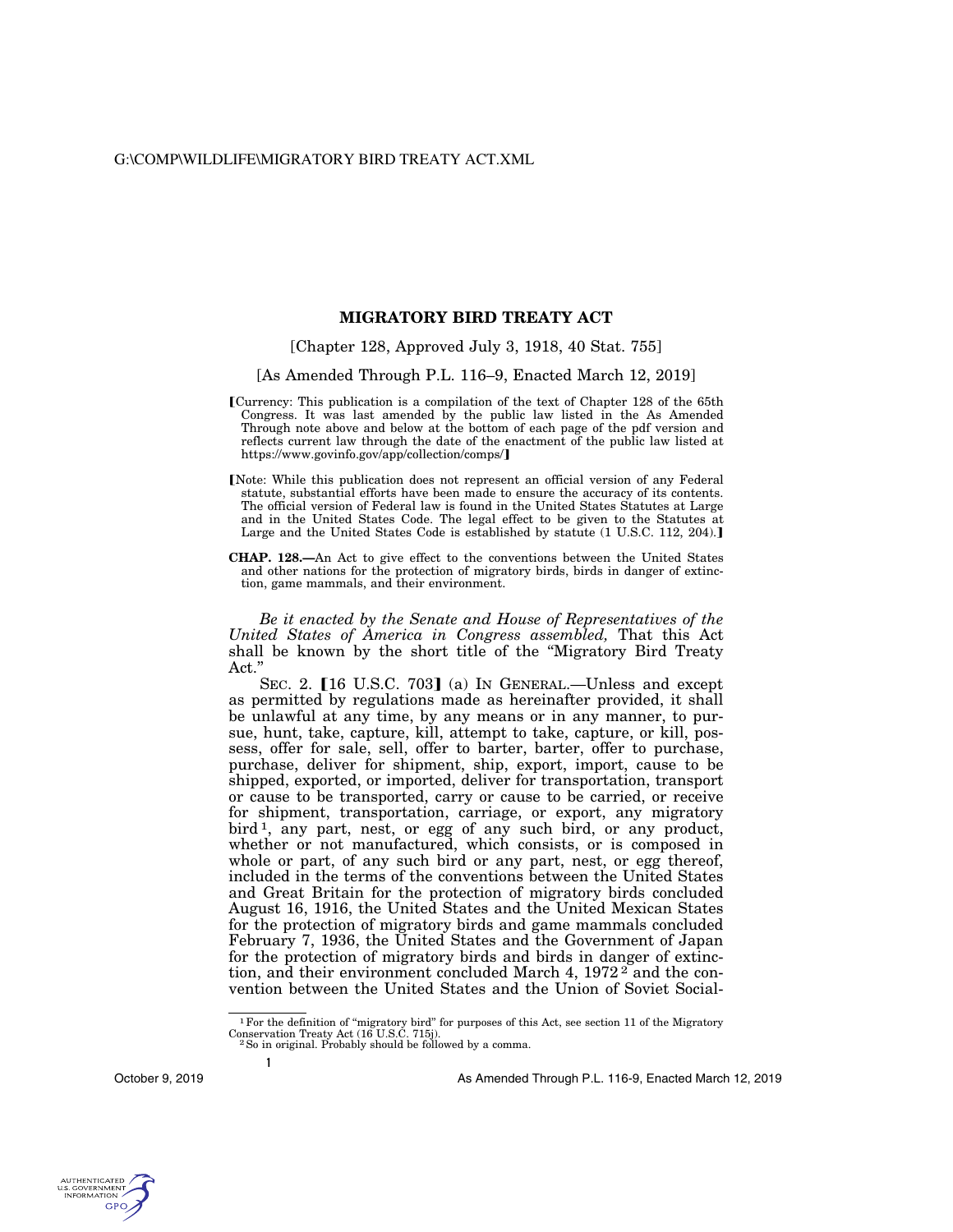ist Republics for the conservation of migratory birds and their environments concluded November 19, 1976.

(b) LIMITATION ON APPLICATION TO INTRODUCED SPECIES.— (1) IN GENERAL.—This Act applies only to migratory bird

species that are native to the United States or its territories.<br>(2) NATIVE TO THE UNITED STATES DEFINED.—

 $(A)$  In GENERAL.—Subject to subparagraph  $(B)$ , in this subsection the term "native to the United States or its territories'' means occurring in the United States or its territories as the result of natural biological or ecological processes.

(B) TREATMENT OF INTRODUCED SPECIES.—For purposes of paragraph (1), a migratory bird species that occurs in the United States or its territories solely as a result of intentional or unintentional human-assisted introduction shall not be considered native to the United States or its territories unless—

(i) it was native to the United States or its territories and extant in 1918;

(ii) it was extirpated after 1918 throughout its range in the United States and its territories; and

(iii) after such extirpation, it was reintroduced in the United States or its territories as a part of a program carried out by a Federal agency.

SEC. 3.  $[16 \text{ U.S.C. } 704]$  (a) That subject to the provisions and in order to carry out the purposes of the conventions, the Secretary of Agriculture<sup>3</sup> is authorized and directed, from time to time, having due regard to the zones of temperature and to the distribution, abundance, economic value, breeding habits, and times and lines of migratory flight of such birds, to determine when, to what extent, if at all, and by what means, it is compatible with the terms of the conventions to allow hunting, taking, capture, killing, possession, sale, purchase, shipment, transportation, carriage, or export of any such bird, or any part, nest, or egg thereof, and to adopt suitable regulations permitting and governing the same, in accordance with such determinations, which regulations shall become effective when approved by the President.

(b) It shall be unlawful for any person to—

(1) take any migratory game bird by the aid of baiting, or on or over any baited area, if the person knows or reasonably should know that the area is a baited area; or

(2) place or direct the placement of bait on or adjacent to an area for the purpose of causing, inducing, or allowing any person to take or attempt to take any migratory game bird by the aid of baiting on or over the baited area.

(c) FEDERAL FRAMEWORK CLOSING DATE FOR HUNTING OF DUCKS, MERGANSERS, AND COOTS.—

(1) REGULATIONS RELATING TO FRAMEWORK CLOSING

DATE.— (A) IN GENERAL.—In promulgating regulations under subsection (a) relating to the Federal framework for the

October 9, 2019

<sup>3</sup>Section 4(f) of Reorg. Plan No. II of 1939 (5 U.S.C. App.) transferred functions of the Sec-retary of Agriculture relating to conservation of wildlife, game, and migratory birds to the Secretary of the Interior.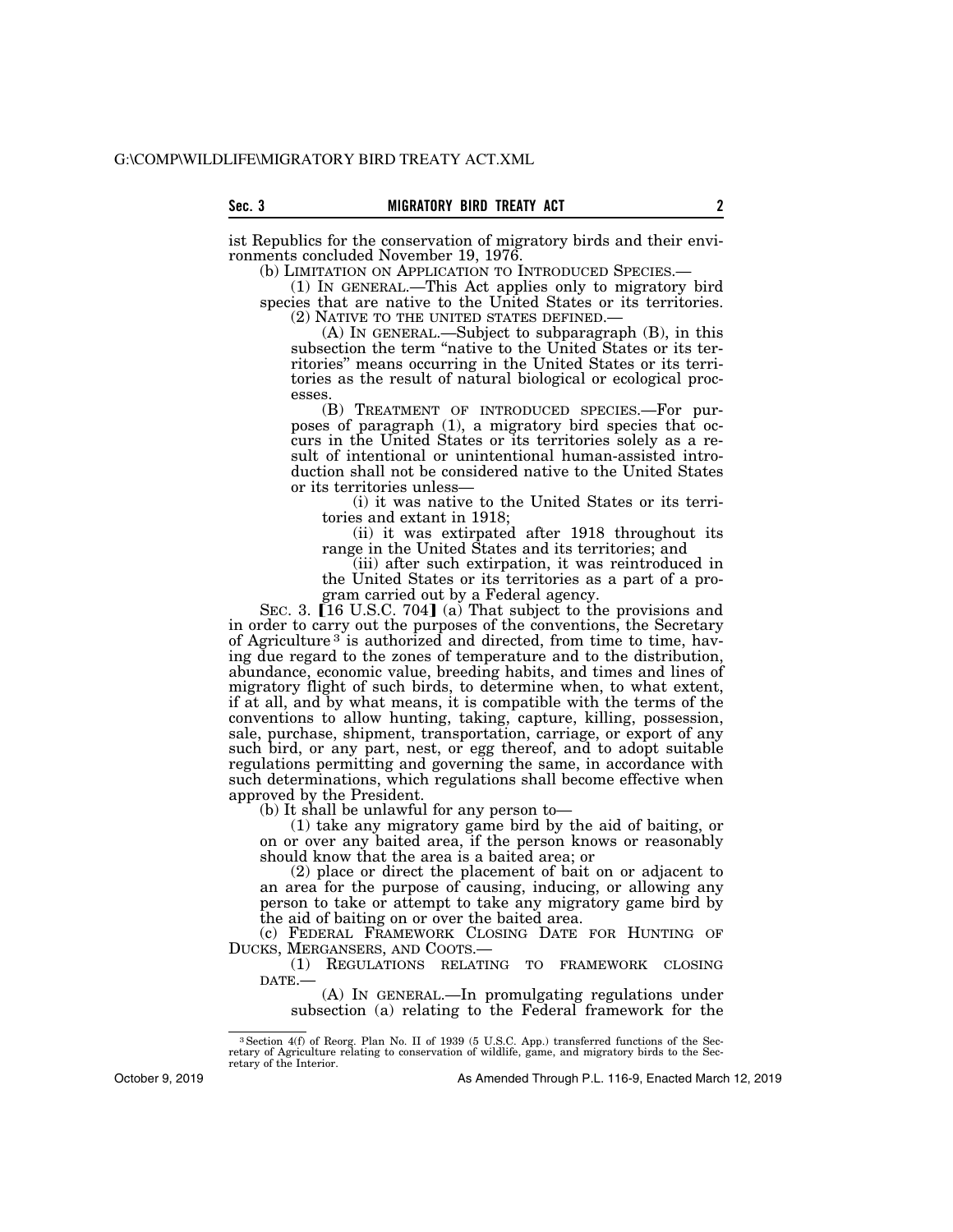closing date up to which the States may select seasons for migratory bird hunting, except as provided in paragraph (2), the Secretary shall, with respect to the hunting season for ducks, mergansers, and coots—

(i) subject to subparagraph (B), adopt the recommendation of each respective flyway council (as defined in section 20.152 of title 50, Code of Federal Regulations) for the Federal framework if the Secretary determines that the recommendation is consistent with science-based and sustainable harvest management; and

(ii) allow the States to establish the closing date for the hunting season in accordance with the Federal framework.

(B) REQUIREMENT.—The framework closing date promulgated by the Secretary under subparagraph (A) shall not be later than January 31 of each year.

(2) SPECIAL HUNTING DAYS FOR YOUTHS, VETERANS, AND AC-TIVE MILITARY PERSONNEL.—

(A) IN GENERAL.—Notwithstanding the Federal framework closing date under paragraph (1) and subject to subparagraphs (B) and (C), the Secretary shall allow States to select 2 days for youths and 2 days for veterans (as defined in section 101 of title 38, United States Code) and members of the Armed Forces on active duty, including members of the National Guard and Reserves on active duty (other than for training), to hunt eligible ducks, geese, swans, mergansers, coots, moorhens, and gallinules, if the Secretary determines that the addition of those days is consistent with science-based and sustainable harvest management. Such days shall be treated as separate from, and in addition to, the annual Federal framework hunting season lengths.

(B) REQUIREMENTS.—In selecting days under subparagraph (A), a State shall ensure that—

(i) the days selected—

(I) may only include the hunting of duck, geese, swan, merganser, coot, moorhen, and gallinule species that are eligible for hunting under the applicable annual Federal framework;

(II) are not more than 14 days before or after the Federal framework hunting season for ducks, mergansers, and coots; and

(III) are otherwise consistent with the Federal framework; and

(ii) the total number of days in a hunting season for any migratory bird species, including any days selected under subparagraph (A), is not more than 107 days.

(C) LIMITATION.—A State may combine the 2 days allowed for youths with the 2 days allowed for veterans and members of the Armed Forces on active duty under subparagraph (A), but in no circumstance may a State have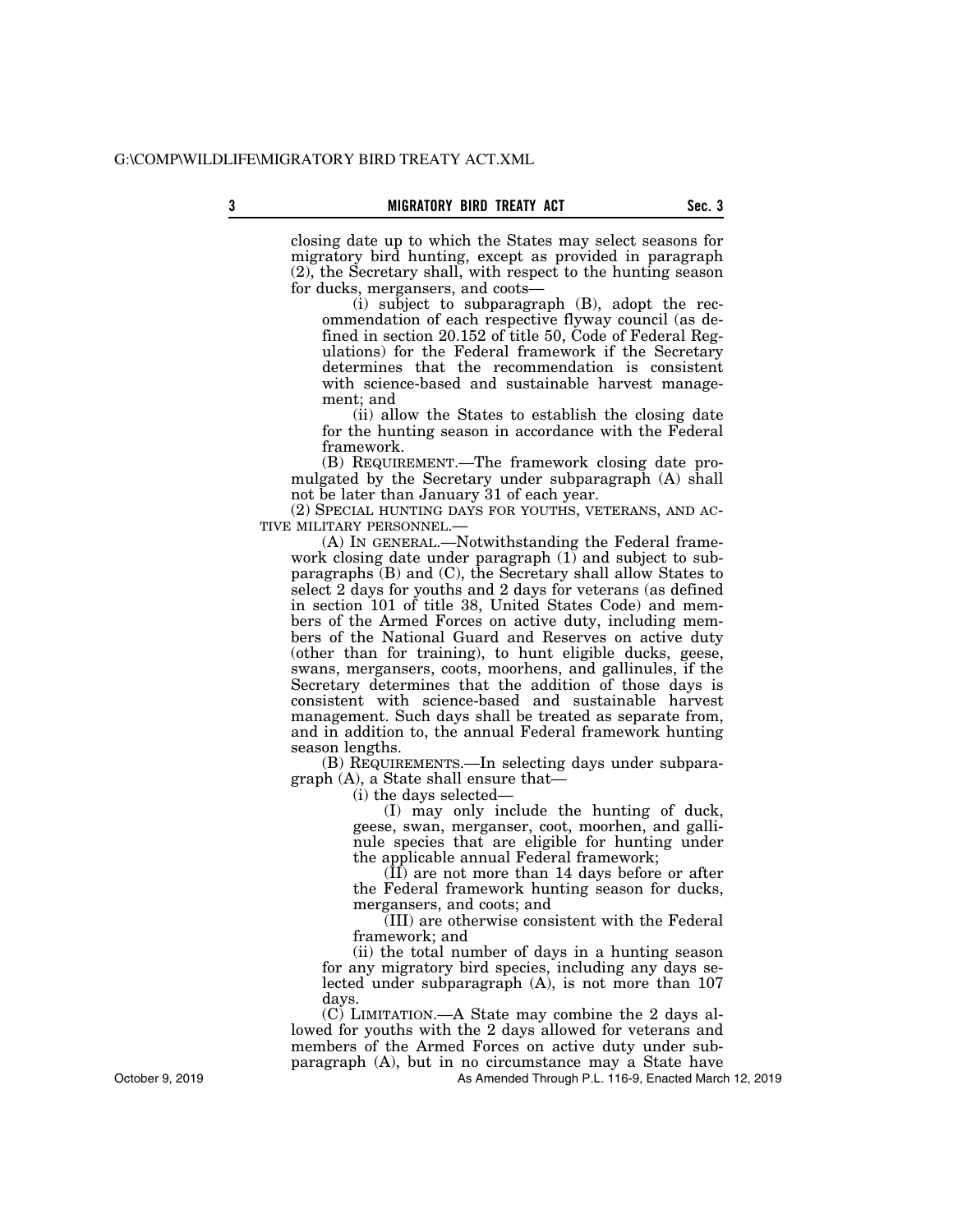more than a total of 4 additional days added to its regular hunting season for any purpose.

(3) REGULATIONS.—The Secretary shall promulgate regulations in accordance with this subsection for the Federal framework for migratory bird hunting for the 2019–2020 hunting season and each hunting season thereafter.

SEC. 4.  $[16 \text{ U.S.C. } 70\bar{5}]$  That it shall be unlawful to ship, transport, or carry, by any means whatever, from one State, Territory, or District to or through another State, Territory, or District, or to or through a foreign country, any bird, or any part, nest, or egg thereof, captured, killed, taken, shipped, transported, or carried at any time contrary to the laws of the State, Territory, or District in which it was captured, killed, or taken, or from which it was shipped, transported, or carried. It shall be unlawful to import any bird, or any part, nest, or egg thereof, captured, killed, taken, shipped, transported, or carried contrary to the laws of any Province of the Dominion of Canada in which the same was captured, killed, or taken, or from which it was shipped, transported, or carried.

SEC. 5. **[16 U.S.C. 706]** That any employee of the Department of Agriculture authorized by the Secretary of Agriculture<sup>4</sup> to enforce the provisions of this Act shall have power, without warrant, to arrest any person committing a violation of this Act in his presence or view and to take such person immediately for examination or trial before an officer or court of competent jurisdiction; shall have power to execute any warrant or other process issued by an officer or court of competent jurisdiction for the enforcement of the provisions of this Act; and shall have authority, with a search warrant, to search any place. The several judges of the courts established under the laws of the United States, and United States commissioners may, within their respective jurisdictions, upon proper oath or affirmation showing probable cause, issue warrants in all such cases. All birds, or parts, nests, or eggs thereof, captured, killed, taken, sold or offered for sale, bartered or offered for barter, purchased, shipped, transported, carried, imported, exported, or possessed contrary to the provisions of this Act or of any regulation prescribed thereunder shall, when found, be seized and, upon conviction of the offender or upon judgment of a court of the United States that the same were captured, killed, taken, sold or offered for sale, bartered or offered for barter, purchased, shipped, transported, carried, imported, exported, or possessed contrary to the provisions of this Act or of any regulation prescribed thereunder, shall be forfeited to the United States and disposed of by the Secretary of the Interior in such manner as he deems appropriate.

SEC. 6. [16 U.S.C. 707] (a) Except as otherwise provided in this section, any person, association, partnership, or corporation who shall violate any provisions of said conventions or of this Act, or who shall violate or fail to comply with any regulation made pursuant to this Act shall be deemed guilty of a misdemeanor and upon conviction thereof shall be fined not more than \$15,000 or be imprisoned not more than six months, or both.

(b) Whoever, in violation of this Act, shall knowingly—

<sup>4</sup>See footnote to section 3(a).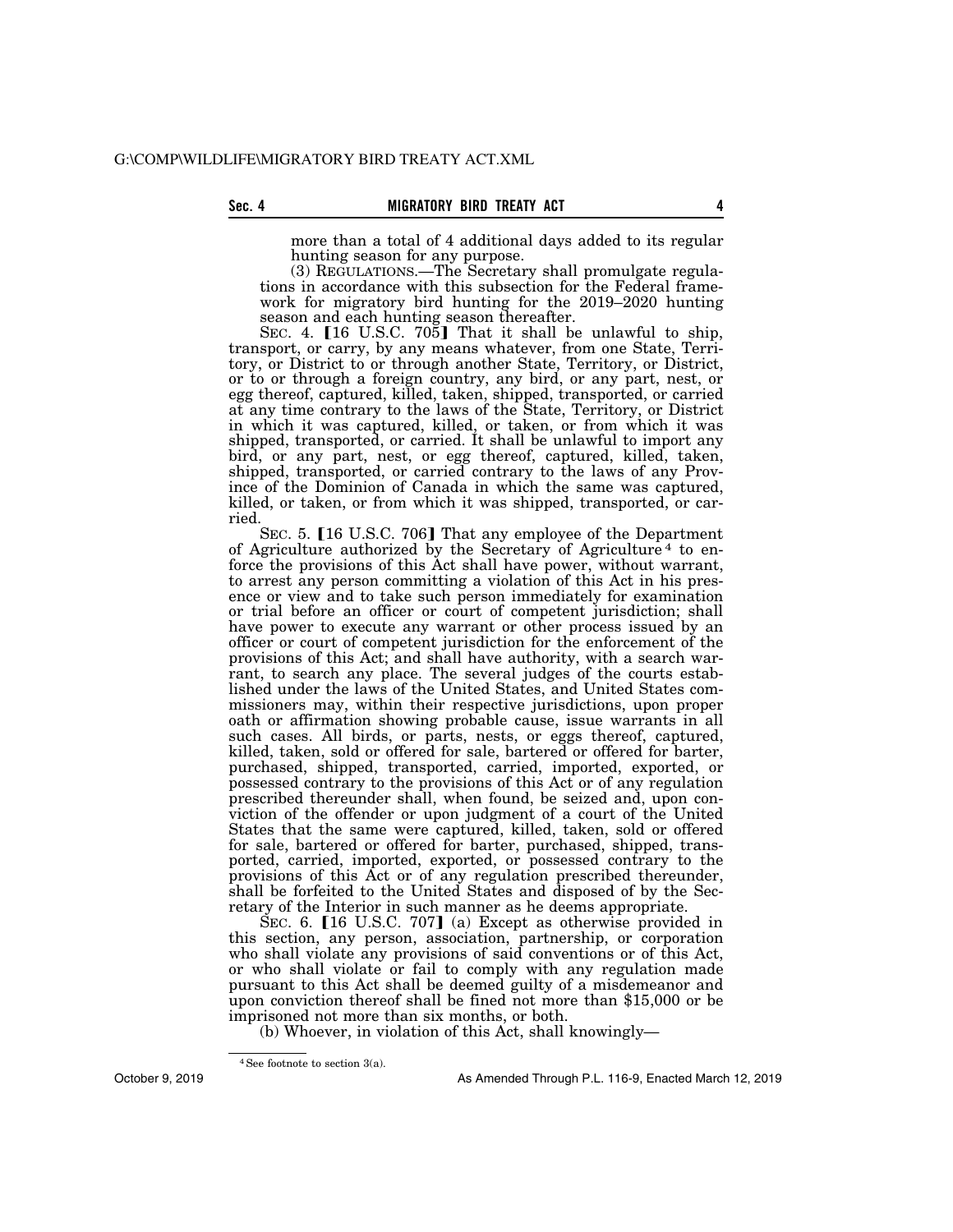(1) take by any manner whatsoever any migratory bird with intent to sell, offer to sell, barter or offer to barter such bird, or

(2) sell, offer for sale, barter or offer to barter, any migratory bird<sup>5</sup> shall be guilty of a felony and shall be fined not more than \$2,000 or imprisoned not more than two years, or both.

(c) Whoever violates section 3(b)(2) shall be fined under title 18, United States Code, imprisoned not more than 1 year, or both.

(d) All guns, traps, nets and other equipment, vessels, vehicles, and other means of transportation used by any person when engaged in pursuing, hunting, taking, trapping, ensnaring, capturing, killing, or attempting to take, capture, or kill any migratory bird in violation of this Act with the intent to offer for sale, or sell, or offer for barter, or barter such bird in violation of this Act shall be forfeited to the United States and may be seized and held pending the prosecution of any person arrested for violating this Act and upon conviction for such violation, such forfeiture shall be adjudicated as a penalty in addition to any other provided for violation of this Act. Such forfeited property shall be disposed of and accounted for by, and under the authority of, the Secretary of the Interior.

SEC. 7. **[16 U.S.C. 708]** That nothing in this Act shall be construed to prevent the several States and Territories from making or enforcing laws or regulations not inconsistent with the provisions of said conventions or of this Act, or from making or enforcing laws or regulations which shall give further protection to migratory birds, their nests, and eggs, if such laws or regulations do not extend the open seasons for such birds beyond the dates approved by the President in accordance with section three of this Act.

SEC. 8. [16 U.S.C. 709] That until the adoption and approval, pursuant to section three of this Act, of regulations dealing with migratory birds and their nests and eggs, such migratory birds and their nests and eggs as are intended and used exclusively for scientific or propagating purposes may be taken, captured, killed, possessed, sold, purchased, shipped, and transported for such scientific or propagating purposes if and to the extent not in conflict with the laws of the State, Territory, or District in which they are taken, captured, killed, possessed, sold, or purchased, or in or from which they are shipped or transported if the packages containing the dead bodies or the nests or eggs of such birds when shipped and transported shall be marked on the outside thereof so as accurately and clearly to show the name and address of the shipper and the contents of the package.

SEC. 9.  $[16 \text{ U.S.C. } 709a]$  That there is authorized to be appropriated, from time to time, out of any money in the Treasury not otherwise appropriated, such amounts as may be necessary to carry out the provisions and to accomplish the purposes of said conventions and this Act and regulations made pursuant thereto, and the Secretary of Agriculture<sup>6</sup> is authorized out of such moneys to em-

 $^{5}$  So in law. There probably should be a comma after "any migratory bird", and the subsequent text should probably begin on the next line and align with the left margin of subsection (b).  $^{6}$  See footnote to section